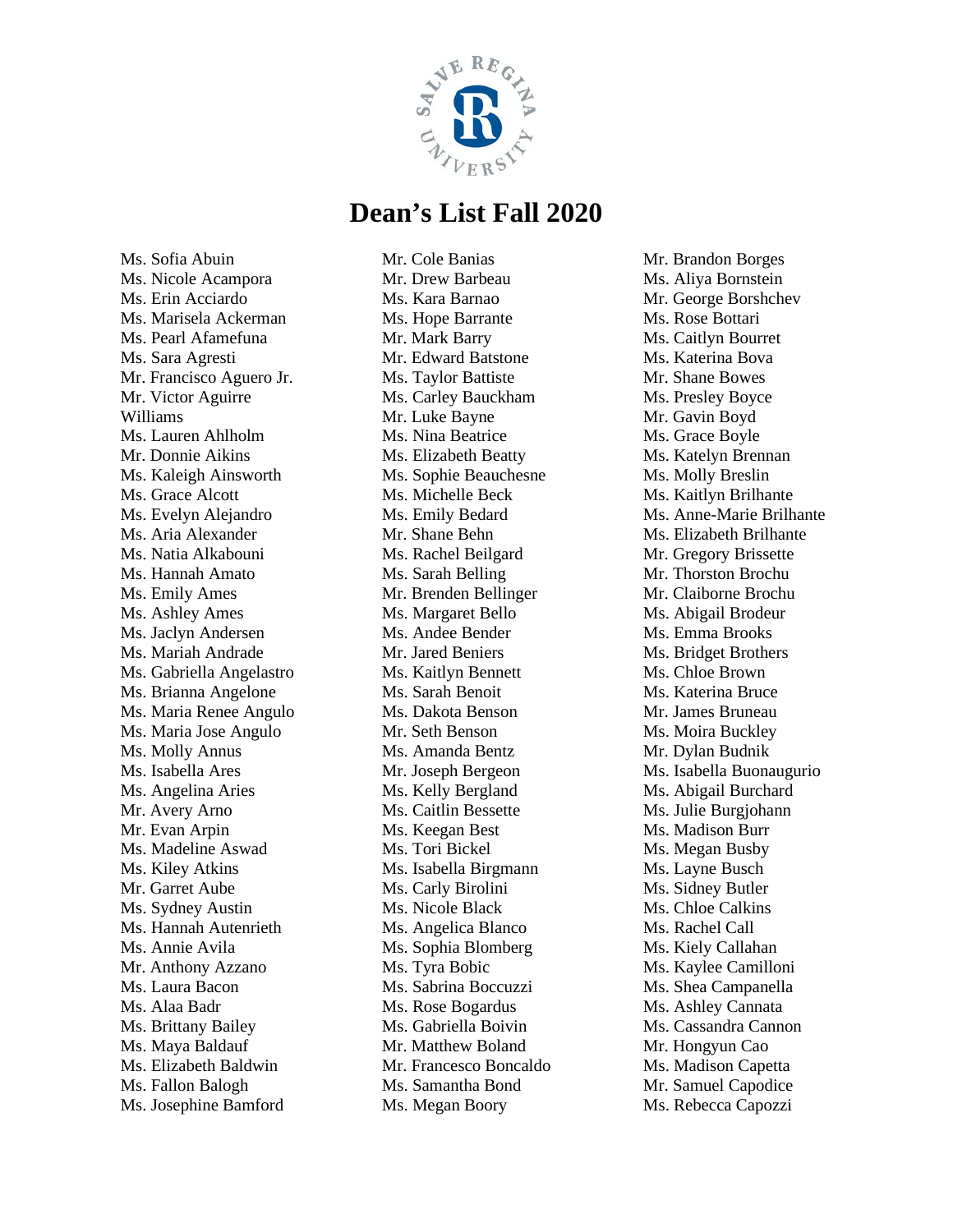

Ms. Gabriella Caputo Mr. Dylan Carabia Ms. Donatella Carazo Mr. Robert Carbone Ms. Katherine Carpenter Ms. Alexa Carranzo Ms. Jacquelin Carrascoza Ms. Jillian Carrero Ms. Lindsey Carroll Ms. Kaitlin Carson Ms. Sarah Cartelli Ms. Isabella Casamassima Ms. Meredith Casey Mr. Ansen Cassady Ms. Katherine Cassetta Ms. Lindsey Catanzaro Ms. Anna Cauchon Ms. Jessica Cavanaugh Ms. Taylor Cefalo Ms. Claudia Celia Ms. Celia Celona Ms. Caroline Chapell Mr. Charles Cheney Ms. Carly Chervenak Ms. Erika Chevannes Ms. Alyssa Choquette Ms. Jenna Christ Ms. Samantha Christian Ms. Sarah Christiana Ms. Teagan Chrzanowski Mr. Maxwell Churchill Ms. Marisa Cipitelli Ms. Jenna Clark Ms. Leah Clark Ms. Elizabeth Clark Ms. Jemma Clarke Ms. Paulina Clemente Ms. Anna Cloherty Ms. Rachel Cohan Ms. Isabelle Cole Ms. Darci Coleman Ms. Johnna Coletti Mr. Cameron Collins Mr. Ryan Collum

Mr. Brendan Conaty Ms. Sophia Connell Ms. Lilly Connerton Mr. Liam Conroy Mr. Shawn Conroy Ms. Maritza Conte Ms. Rebecca Conti Ms. Michaela Conway Ms. Michaela Conway Ms. Haleyann Cooley Ms. Margaret Corbutt Ms. Alexandra Corcoran Ms. Meaghan Corkery Ms. Madison Corn Ms. Brielle Correia Mr. Benjamin Cortes Ms. Michaela Costa Ms. Sarah Cote Ms. Emma Cote Ms. Tierni Cote Ms. Michaela Coupe Ms. Hana Couture Ms. Madelyn Cox Mr. Brendan Coyle Jr. Ms. Bianca Cozza Ms. Abigael Craun Ms. Bridget Crevier Ms. Gianna Crispino Mr. Joseph Croce Ms. Caroline Crocker Ms. Kyleen Crowe Ms. Callie Crowston-**Hickey** Ms. Helen Cullinan Mr. Connor Cunningham Ms. Alyssa Cuomo-Perriello Ms. Marina Curley Ms. Nicole Cyr Jr. Ms. Alexis Dacruz Mr. Antonio Dadario Ms. Samantha D'Agostino Ms. Nakyah Dagraca Ms. Faith Daigle

Mr. Noah Daigle Ms. Emily Daigneault Ms. Ashley Daigneault Ms. Ashley D'Antuono Ms. Amara D'Antuono Mr. James Davies Mr. Ethan Davis Ms. Moniliza Davit Ms. Shaina Dawes Ms. Ashleigh Deamicis Ms. Sydney DeCesare Ms. Georgia Decker Ms. Kimberly Deer Mr. Garrett Deforest Mr. Michael DeFusco Ms. Olivia Delancy Mr. Nicholas Dellatto Ms. Emma Dello Iacono Mr. Deven Deppert Ms. Ashlinn Derleth Mr. Michael Deronde Ms. Annalise Derusso Ms. Isabella DeSantis Mr. Matthew Desorcy Ms. Natalie Devine Ms. Samantha Devlin McLoughlin Ms. Kyra Dezjot Mr. Griffin Diantonio Ms. Isabella Difusco Mr. Gregory Dillon Jr. Ms. Brenna Dimella Mr. Daniel DiMeo Ms. Isabella Diorio Mr. Clarke Dipiazza Mr. Joseph Direinzo III Ms. Bethany Disanno Ms. Taylor Disanno Ms. Lauren DiSanto Ms. Leanna Disapia Ms. McKenzie Dodd Ms. Kaitlyn Doherty Ms. Samantha Dolan Ms. Michaela Dolan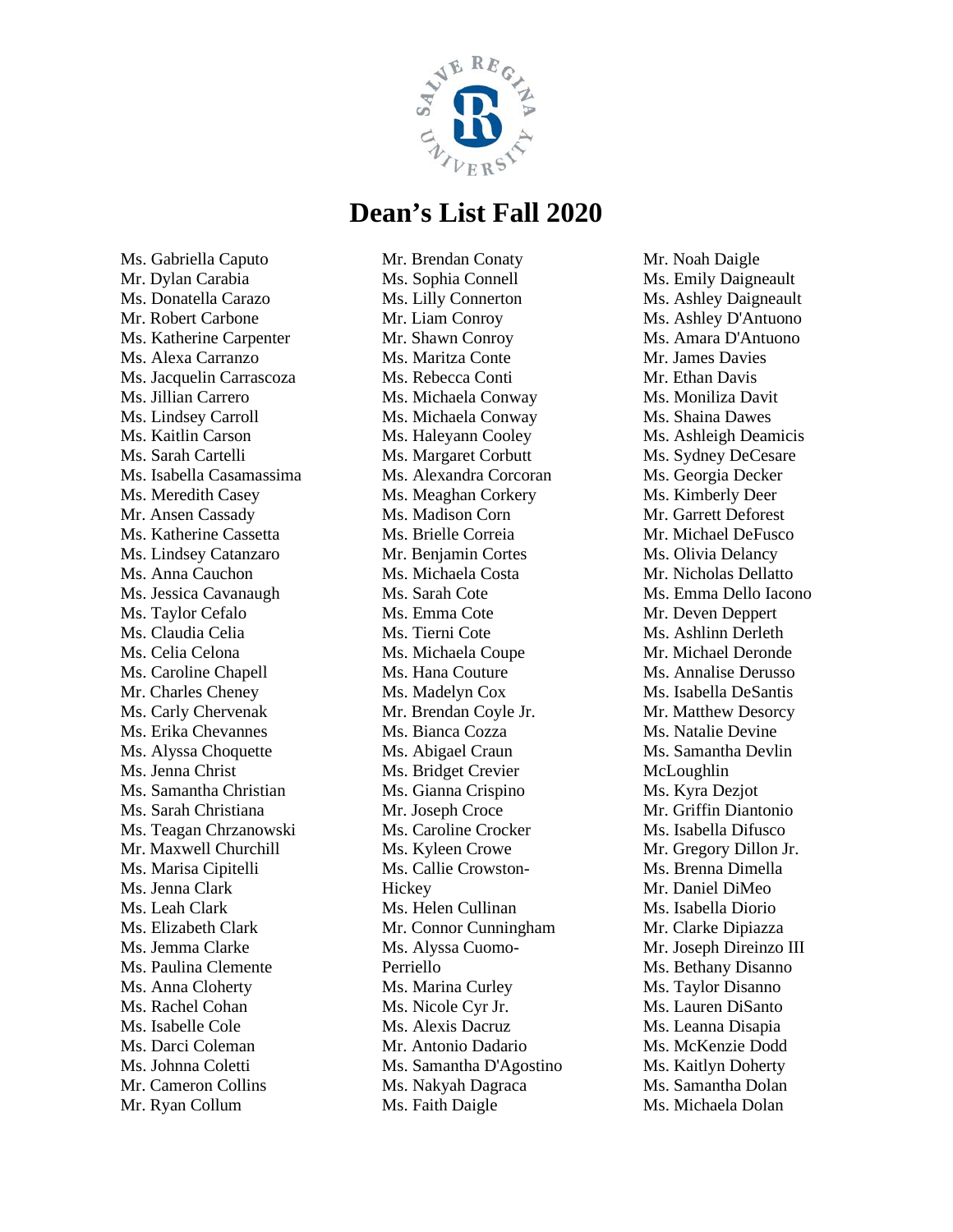

Ms. Jillian Dolce Ms. Frances Donahoe Ms. Bianca D'Onofrio Ms. Margaret Donovan Ms. Rebecca Dopp Mr. Owen Doremus Mr. Juwaan Douglas-Jenkins Ms. Anna Downes Ms. Allison Driscoll Ms. Skyler Drost Ms. Morgan Dubay Ms. Hailey Dubbioso Mr. Jacob Dubois Ms. Abigail Dubuc Ms. Kaitlyn Duggan Ms. Mary Duman Mr. Michael Dunn Jr. Ms. Jennifer Duque Ms. Caroline Duseau Ms. Anna Dwyer Ms. Victoria Edwards Ms. Delia Eisenman Ms. Amira Eissa Mr. Matthew Elderkin Mr. Evan Elichalt Ms. Megan Ellsworth Ms. Madison Emmons Ms. Sarah Engel Mr. Cameron Erasmi Mr. Corey Erban Mr. Jake Erlich Ms. Devi Ethier Ms. Mary Evans Ms. Jocelyn Ewer Ms. Hannah Fafard Ms. Casey Farrell Ms. Grace Farrow Ms. Summer Feeley Ms. Karlee Feinen Mr. Nicholas Ferrari Ms. Beatriz Ferreira Ms. Biance Ferrucci Ms. Kaelyn Fidrocki

Ms. Catherine Fiocco Ms. Meghan Fischofer Ms. Olivia Fisher Ms. Irinel Fishlock Ms. Ella Fitzgerald Ms. Brianna Fitzpatrick Ms. Mae Flax Ms. Madison Fluke Ms. Lauren Flynn Ms. Rachel Foley Ms. Olivia Foley Ms. Olivia Forbes Ms. Miranda Forman Ms. Lauren Foster Ms. Serena Fox Ms. Kaitlyn Fox Ms. Hanna Franklin Ms. Abigail Frazier Ms. Emily Frazier Samantha Fredericks Ms. Jenna French Ms. Michelle Frias Ms. Emily Fuentes Ms. Megan Fullam Ms. Farrah Gabrian Ms. Jillian Gaffga Ms. Alana Gagliardi Ms. Annalese Gagliardi Mr. Patrick Gagnon Mr. Keith Galfo Ms. Miranda Gallagher Ms. Carina Gallagher Mr. Daniel Gallagher III Ms. Madeline Gallinoto Ms. Alejandra Garcia Silva Ms. Olivia Garvin Mr. Russell Gaston Jr. Mr. Matthew Gasuik Ms. Jerelyn Mae Gatchalian Mr. Mason Gawlak Mr. Jacob Geary Ms. Madeline Gellatly Ms. Allison Gencarelli

Ms. Morgan George Ms. Maria Germano Ms. Samantha Getsie Ms. Emily Gibson Ms. Chloe Gillerlane Mr. Michael Gillis Ms. Grace Gilmore Ms. Stephanie Giuliani Mr. Maximillian Gliosco Ms. Lucinda Gomez Ms. Emily Good Ms. Alaina Goodwin Ms. Kaileigh Gordon Ms. Emma Gotthelf Ms. Julia Govoni Ms. Heather Graham Ms. Elizabeth Granfield Ms. Emily Grant Ms. Amanda Graves Mr. Daniel Graziano Ms. Amanda Greco Ms. Jesse Greene Ms. Kaitlyn Gregory Ms. Hannah Grey Mr. Brandon Grover Ms. Amanda Grundy Ms. Alana Guglielmo Ms. Mackenna Hadawi Ms. Megan Hadfield Ms. Vivien Haley Ms. Sarah Hall Ms. Abigail Halnon Ms. Brielle Hamel Mr. Devin Hamilton Ms. Emily Hanley Mr. William Hanna Mr. John Hannon Mr. Keisei Harita Ms. Hannah Harlow Ms. Erin Harnisch Ms. Jenna Harrington Ms. Madison Harris Ms. Alexis Harris Ms. Nyja Hart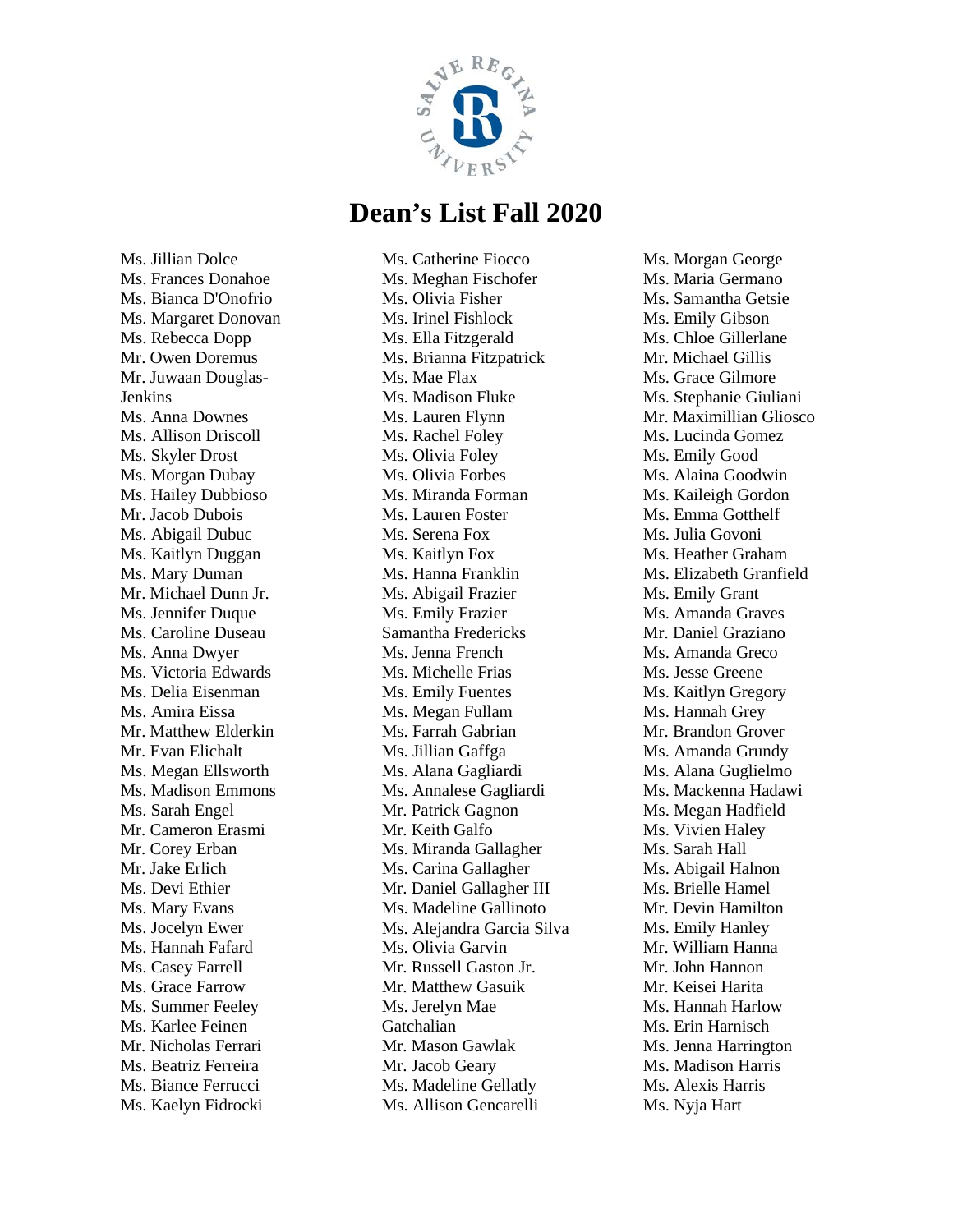

Mr. Andrew Hassler Ms. Rebecca Hasting Ms. Shuri Hatake Mr. Thomas Hebert Mr. Ryan Heeter Ms. Juliana Held Mr. Joaquin Heller Della-Vecchia Ms. Megan Henaghan Mr. Mason Hennessey Ms. Sydney Henry Ms. Lindsay Heppleston Mr. Matthew Heverin Ms. Katelyn Hewett Mr. Evan Hilbie Mr. Cole Hinchey Mr. Edward Hirka Ms. Leah Hoffman Ms. Amy Hoffman Mr. Daniel Hoffmann Ms. Sarah Holcomb Ms. Courtney Holland Ms. Meghan Holland Ms. Rilee Holt Ms. Lindsay Honeycutt Mr. Yoshiki Hoshinaga Ms. Allison Houle Ms. Abigail Hoye Ms. Natalya Hryb Mr. Duncan Hughes Mr. Michael Huha Ms. Rhiannon Hunt-Bull Ms. Olivia Hussey Mr. Tyler Hussey Ms. Abby Hyatt Mr. Roan-William Iribarren Mr. Naoyuki Ito Ms. Nijme Jaafar Ms. Gianna Jacavone Ms. Alyssa Jackson Mr. Timothy Jaeger Mr. Ryan Janz Mr. Tyler Jefferson

Ms. Allison Jezierny Ms. Jacqueline Jimenez Ms. Jasmine Jobe Ms. Amelia Joesten Ms. Jana Johnson Mr. Samuel Johnson Ms. Anna Johnsontaylor Ms. Rachael Jones Ms. Amanda Jones Ms. Jessica Jordan Ms. Abigail Joy Ms. Samantha Judson Ms. Samantha Kahle Ms. Nicole Karabaich Ms. Zoe Kasinskas Ms. Marina Kazmierczak Mr. Jacob Keens Mr. Riley Kehoe Ms. Lia-Sophie Keller Ms. Jillian Kelley Mr. Casey Kelly Ms. Alexandra Kenney Ms. Alexa Keough Mr. Logan Kerner Mr. Matthew Kidney Ms. Emma Kiely Mr. Gaku Kikuchi Ms. Ryley King Ms. Olivia Kirshy Mr. Justin Klemanchuck Ms. Sophia Kneath Ms. Ashley Koffink Ms. Eleni Kolpak Ms. Isabella Kopecky Mr. Vangel Kote Ms. Athena Kourkoulis Mr. Cayden Kraus Ms. Sarah Kraus Ms. Kiley Krause Ms. Maggie Krawczyk Ms. Grace Kubat Ms. Ciara Labbe Mr. Gregory Labrie Ms. Deirdre Lafferty

Mr. Shane Lafond Ms. Anita Lahue Mr. Ulysses Lalor Ms. Grace Lamagna Ms. Nina Lamparelli Ms. Meaghan Lancaster Ms. Meghan Lancaster Mr. Winder Landaverde Mr. Evan Laroche Mr. Michael Larovera Ms. McKenna Lasit Ms. Courtney Latta Ms. Nicole Lavender Mr. Matthew Lavoie Ms. Maigen Leach Ms. Molly Leary Ms. Maeve Ledwith Ms. Madison Lee Grace Lee Ms. Ashley Lefebvre Mr. John Leonard Ms. Jordan Leshnower Ms. Stephanie Letch Mr. Michael Levakis Ms. Meghan Lever Mr. Matthew Levesque Ms. Samantha Levey Ms. Mikayla Lewandoski Ms. Samantha Lima Mr. Nolan Lindenburg-Pennoyer Ms. Kathryn Linekin Mr. Cameron Littig Ms. Sydney Littlefield Ms. Alexandria Lockwood Ms. Sarah Long Ms. Erin Looney Ms. Colby Lopez-Balboa Mr. Ethan Lounsbury Ms. Kiana Lowrey Mr. Jeremy Lukasiewicz Ms. Amanda Lumpkins Ms. Tallya Maciel Mr. Gregory Mackertich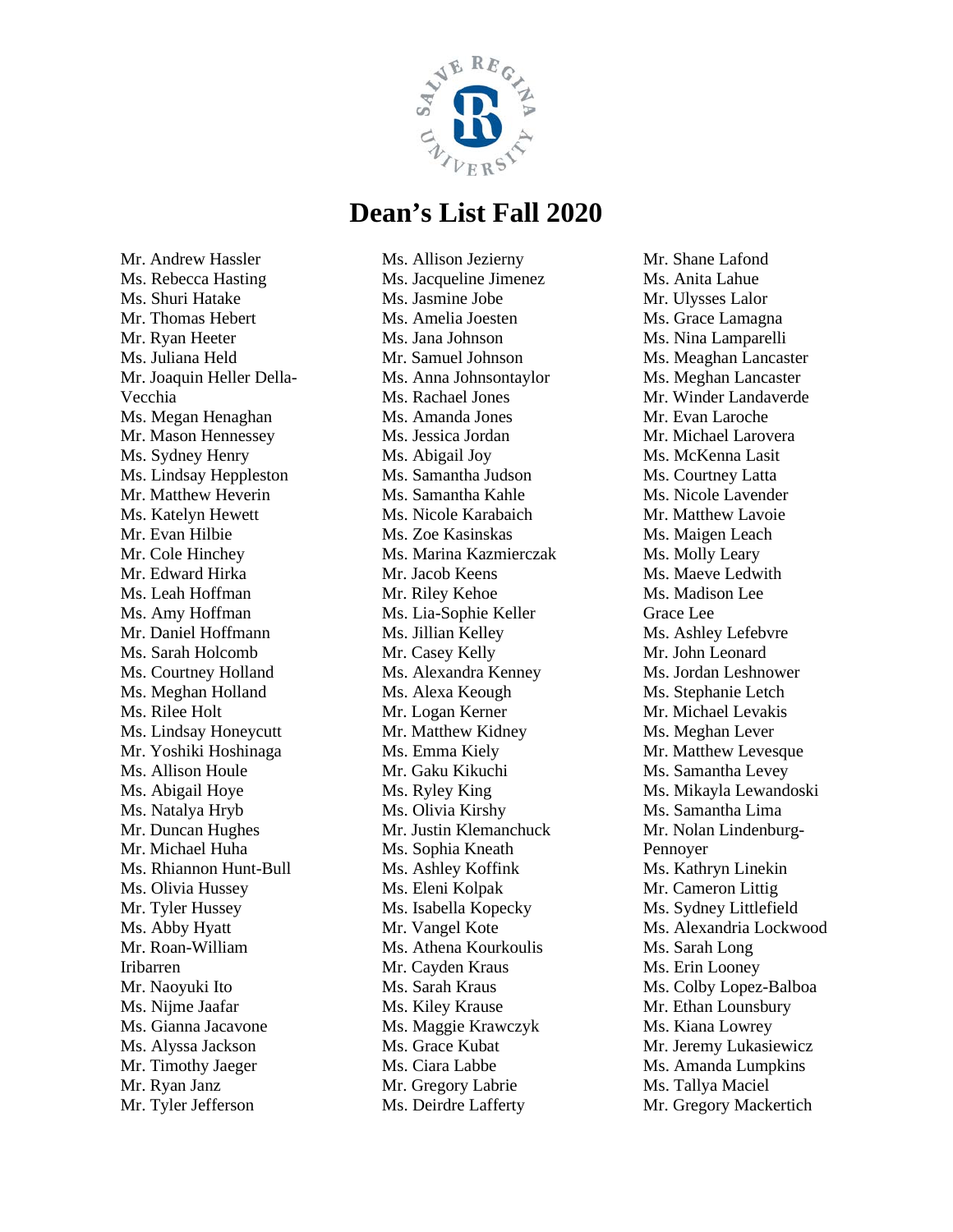

Mr. Wesley Macneill Ms. Jacqueline Madigan Ms. Carin Magee Ms. Jillian Maghini Ms. Kristin Maher Ms. Serena Mahoney Ms. Taylor Majkowicz Mr. Thomas Manion Ms. Nicole Manley Mr. Matteo Marasco Ms. Calley Marcarelli Ms. Madison Marchetti Mr. Alexander Marcinkiewicz Ms. Olivia Marcyoniak Ms. Andrina Marini Mr. Vincent Marino Ms. Kayla Marques Ms. Ciara Marro-Wilson Ms. Kate Marsden Ms. Logan Marsh Ms. Bethany Martin Ms. Olivia Martin Ms. Lindsay Martin Ms. Ana Martinez Ms. Cassidy Martins Mr. Drew Marzano Mr. Matthew Mascola Ms. Mary Mason Mr. Fawzi Massouh Mr. Tanner Masucci Ms. Morgan Matos Mr. Stephen McAllister III Ms. Maggie McCarthy Ms. Ashley McCarthy Mr. Daniel McCarthy Ms. Lily McConnell Ms. Jocelyn McCormack Ms. Sara McCormick Ms. Autumn McCracken Ms. Abigail McDonough Mr. Maxwell McFarland Ms. Allison McGovern Ms. Meghan McIntyre

Ms. Heather McKee Ms. Madilyn McKenna Ms. Amanda McKim Ms. Lauren McKinnon Ms. Meagan McLaughlin Ms. Dakota McMahon Ms. Hope Meireles Ms. Susanna Mello Ms. Sydney Melo Ms. Mary Melo - Severino Ms. Brynn Mendes Ms. Chelsea Mendoza Mr. Ezekiel Menendez Ms. Gabriela Menjivar Ms. Abigail Mensonides Ms. Brooke Meredith Ms. Madeline Meskill Mr. Nick Messer Mr. Matthew Messner Ms. Aleah Meyer Mr. Ryan Miech Ms. Eleni Mihailides Ms. Anna Mihalek Ms. Alyssa Mikell Ms. Emily Mikolay Ms. Gia Mikolike Ms. Mary Jane Milici Ms. Meghan Mills Ms. Tiffani Milso Mr. Levi Mitchell Ms. Madison Mitchell-Laplante Ms. Madeline Mizanoglu Mr. Theo Modla Ms. Isabelle Molteni Mr. Matthew Mongelli Ms. Abigail Monroe Ms. Lucienne Montagne Ms. Francesca Moore Mr. Colton Moore Ms. Kate Moorhead Ms. Christina Moran Mr. Joseph Morelli Ms. Margaret Morra

Mr. Alexander Morse Mr. Rutger Mosher Ms. Caroline Motler Ms. Kathleen Mountcastle Ms. Reagan Mulligan Ms. Kathryn Mullin Ms. Amanda Munoz Ms. Kate Murphy Ms. Mikayla Murray Mr. Nicholas Myers Mr. Jack Naglieri Mr. Dylan Nagy Mr. Ian Nalepinski Ms. Angela Nardi Mr. Stephen Natola Ms. Mairead Nee Mr. Nathaniel Nelson Ms. Nicole Nenninger Ms. Sarah Nerdig Ms. Ellen Nerger Mr. Tyler Newfield Ms. Breyana Newton Ms. Elizabeth Nickerson Ms. Kayla Nilson Mr. Peter Noonan Ms. Claire Noonan Mr. Raymond North Ms. Catherine Norton Ms. Molly Norton Ms. Alexis Nuhn Mr. Cole Nunez Ms. Katelyn O'Brien Mr. Robert O'Connell Ms. Liadan O'Connor Ms. Bridget O'Connor Ms. Bridget O'Donnell Mr. Christopher O'Donnell Mr. Ryan O'Donnell Ms. Jamie O'Donnell Ms. Cassidy O'Hara Ms. Faith O'Hara Ms. Angelina Oliva Mr. Anthony Oliveira Ms. Leah Oliveira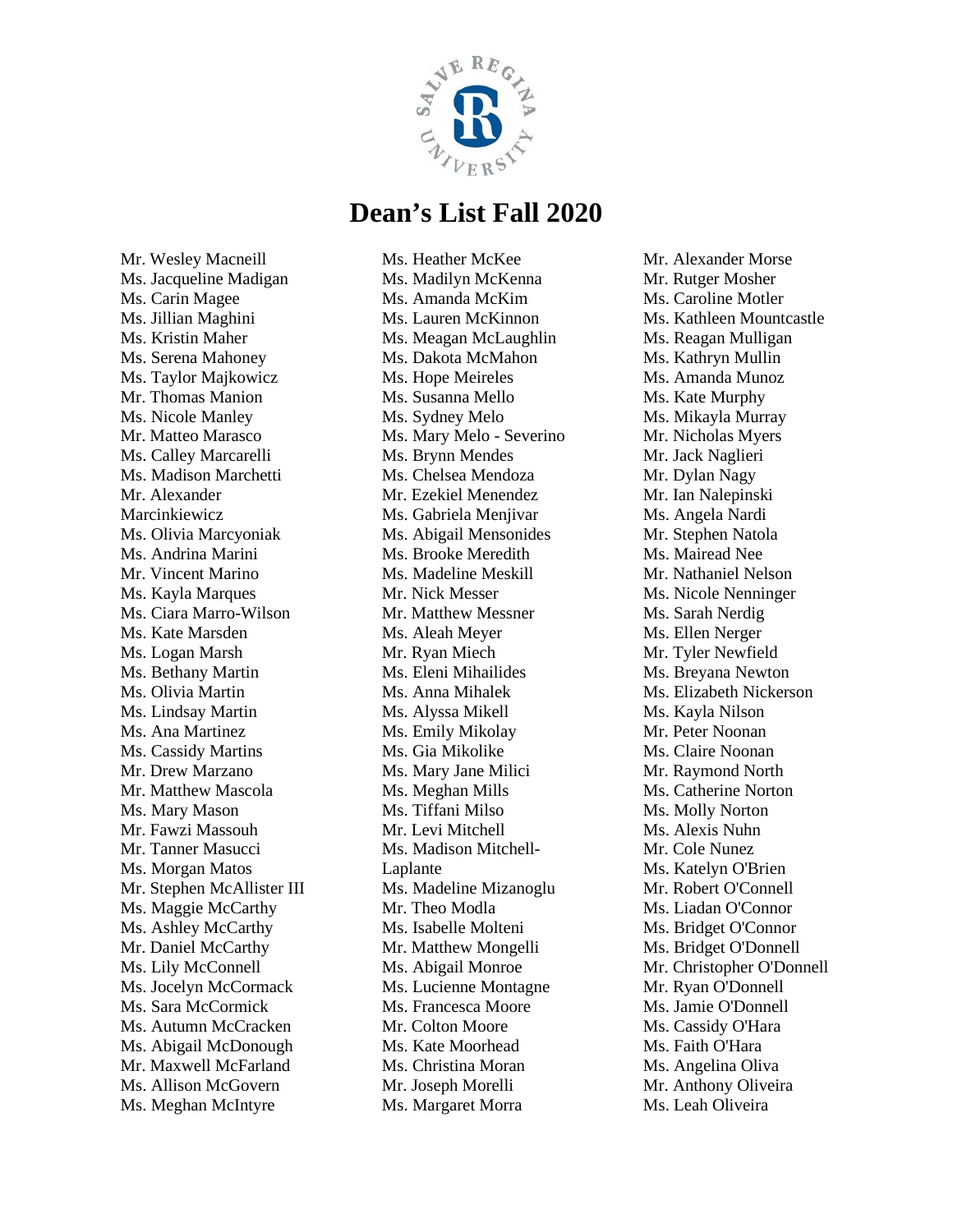

Ms. Elizabeth Orellana Ms. Mary Orena Mr. Dominic Orlando Ms. Allison Orsini Mr. Joshua Ortiz Ms. Samantha Oster Ms. Lily Ouillette Mr. Bryan Pacheco Ms. Lauren Packer Ms. Alyvia Page Ms. Jennifer Paiva Ms. Sierra Palladino Mr. Ruby Palma Jr. Ms. Rachel Palmariello Mr. Augustine Palmieri III Mr. Sean Pampin Ms. Saarah Papineau Ms. Meaghan Papiro Ms. Mia Papiro Miss Anna Paradis Mr. James Pare Ms. Grace Parenti Ms. Brittany Park Ms. Lauren Parker Mr. Mitchell Parrillo Mr. Dominic Patania Ms. Isabelle Patriquin Ms. Favianet Paulino Mr. Christopher Peasley Mr. Eric Peck Ms. Grace Pelletier Mr. Mathieu Pelletier Jr. Mr. Dominic Perachi Ms. Mary Persico Ms. Juliana Petronio Mr. Tyler Petrosino Ms. Maureen Peyton Mr. Riley Phang Ms. Mackenzie Pheland Ms. Alexandra Phillips Mr. John Piaseczynski Ms. Catrina Piccirilli Ms. Kayleigh Pier Ms. Morgan Pierce

Ms. Emma Piers Ms. Sarah Pike Ms. Sasha Pischel Ms. Kaelie Piscitello Ms. Danielle Plouffe Ms. Logan Plowinske Ms. Francesca Pokorski Ms. Gabriella Polanco Mr. Connor Post Ms. Aja Pragana Mr. Andrew Preuit Ms. Kayla Proia Ms. Alexa Purcell Ms. Isabella Quagliaroli Ms. Grace Quasebarth Ms. Ashlee Quilliam Ms. Sarah Quinlan Ms. Tian Quinn Ms. Jennifer Quinn Ms. Hannah Quirk Ms. Isabella Racinez Ms. Allison Raffa Ms. Niamh Raftery Ms. Haley Ramer Ms. Sydney Ramsey Ms. Megan Ranucci Ms. Margaret Raposa Ms. Mia Raso Ms. Bryanna Rawnsley Mr. Sean Reardon Ms. Sarah Rebello Ms. Emily Redgate Ms. Florencia Reiche Blanco Mr. Vincenzo Renda Mr. Benjamin Resende Ms. Rebecca Rhein Ms. Isabelle Ricci Ms. Grace Riccio Ms. Amanda Rice Ms. Isabella Rich Mr. Andrew Richards Ms. Samantha Rivera Ms. Victoria Rivera

Ms. Julia Rivera Ms. Morgan Rizzo Ms. Jessica Roberts Ms. Mackenzie Robichaud Ms. Erin Roche Ms. Kyla Rodrigues Ms. Carlie Rodrigues Baptista Mr. Alejandro Rojas Ms. Alexandra Rojcov Ms. Isabella Romano Ms. Molly Romprey Ms. Meagan Rood Ms. Makenna Rooney Mr. Anthony Root Ms. Mary Rorke Mr. Michael Rosati Ms. Georgia Rossetti Ms. Hannah Rossman Ms. Jessica Rozon Ms. Francesca Rubino Ms. Faith Ruhren Ms. Sara Rutkowski Ms. Gemma Ryan Mr. Sean Ryder Ms. Makenzie Sadler Ms. Gabriella Sajedi Ms. Lindsay Sakellarios Ms. Sarah Salemy Ms. Cailin Sallese Ms. Julia Sampayo Ms. Cecilia Sanders Ms. Brooke Santiago Ms. Isabela Santiago Ms. Kylie Sapack Ms. Renee Sardelli Mr. Michael Sateriale Ms. Vanessa Saucier Ms. Stephanie Saucier Mr. John Saunders Ms. Zoe Saurette Ms. Cadee Savoie Ms. Mary Scalzulli Ms. Sydney Scano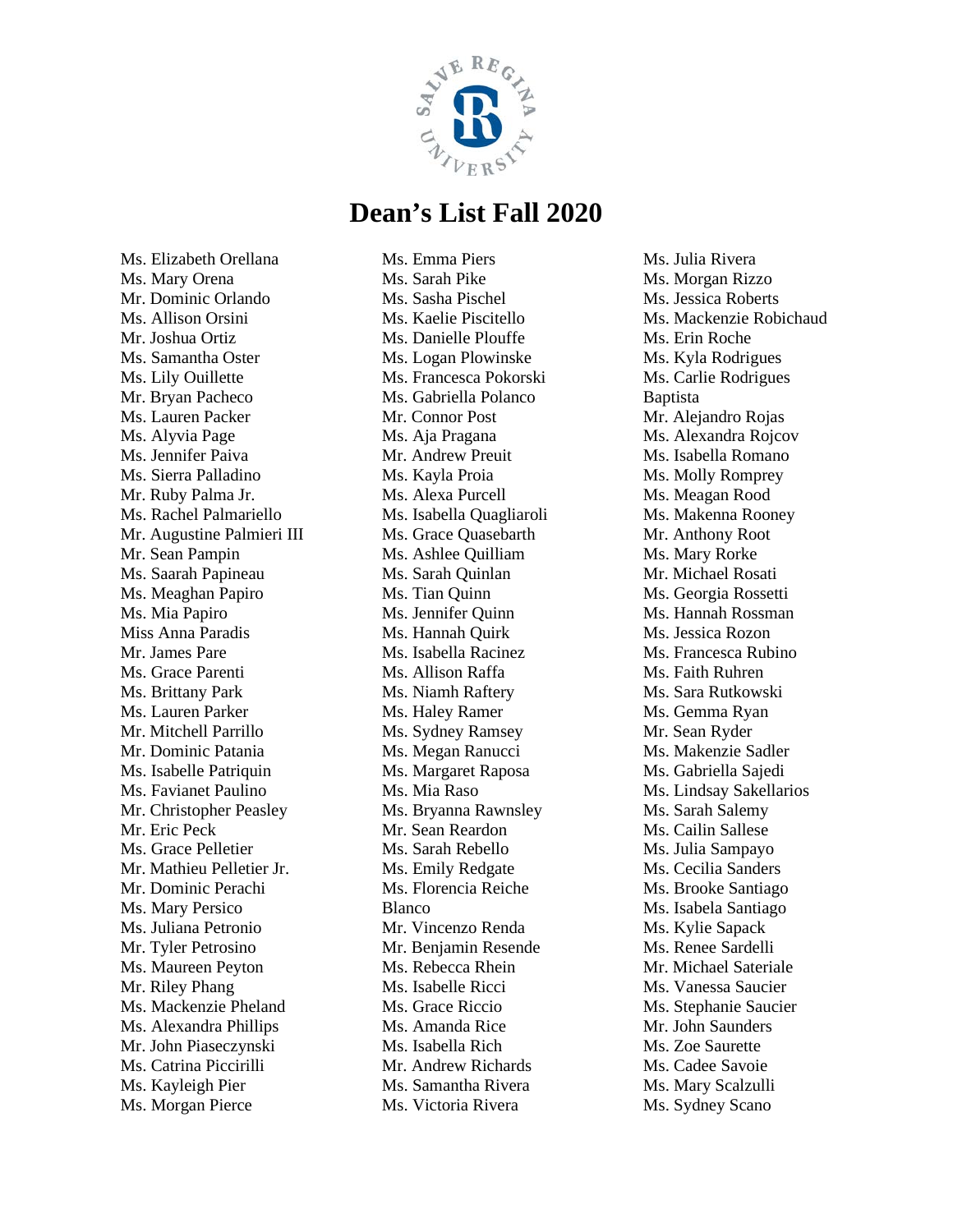

Mr. Dylan Schaffer Ms. Abigail Scharpf Ms. Graysen Scherer Ms. Paige Schulz Ms. Bethany Schwarm Ms. Grace Schwartz Ms. Elizabeth Sciacca Ms. Isabella Scuderi Ms. Margaret Sebert Mr. Ty Selinske Mr. George Sennott Ms. Jessica Serra Ms. Nora Serrao Ms. Violet Shaker Ms. Samantha Shalongo Mr. Walker Sharp Ms. Rebecca Shaub Ms. Emme Shaw Mr. Christopher Sheehan Ms. Sophia Shenian Mr. Niles Shepley Ms. Morgan Shuey Ms. Ava Siconolfi Ms. Claire Siegler Mr. Patrick Silva Ms. Jennifer Silva Mr. Benjamin Silva Ms. Sophie Silverio Ms. Charlotte Silvia Ms. Ashlyn Silvia Mr. Jacob Simon Ms. Julia Simonelli Ms. Alexis Sinewick Ms. Lindsey Sirois Mr. Dominic Skrelja Mr. Jacob Sliech Ms. Sophia Slingerland Ms. Jenna Smeriglio Ms. Hanah Smith Ms. Nicole Smith Ms. Lindsey Smith Mr. Rory Smith Ms. Lindsey Smith Ms. Tatiana Sola-Mendez Ms. Brighton Solheim Ms. Abigail Solomon Ms. Kiara Son-Has Mr. Vincent Sorrentino Ms. Kaitlyn Sorvillo Ms. Skylar Sosa Ms. Annie Southard Mr. Abdou Sow Mr. Sean Spain Mr. Michael Spencer Ms. Samantha Spinale Ms. Katelyn Splain Ms. Peyton Spurr Ms. Erin Stangel Ms. Paige Stapleton Mr. Ryan St. Clair Mr. Benjamin Steele Ms. Abbey Stein Ms. Alexa Stevens Ms. Drew Stevens Ms. Kayley Stevenson Ms. Mackenzie Stewart Ms. Morgan Stewart Ms. Julia St. Jean Ms. Sophia Strano Mr. Joshua Stravato Ms. Sophia Strazza Ms. Sarah Sudhoff Ms. Abigail Sullivan Ms. Meghan Sumner Mr. Matthew Sylvia Ms. Sasha Syska Ms. Stephanie Szelest Mr. Garrett Szeremley Mr. Fernando Taborga Morales Ms. Payton Taglianetti Ms. Haley Tallman Ms. Leah Tallman Ms. Ellysa Tancrede Ms. Kailey Tango Ms. Tegan Tanner Ms. Samantha Tarbox Ms. Camden Teed

Ms. Taryn Terracino Ms. Sonja Then Ms. Olivia Thomas Ms. Lauren Thompson Ms. Isabel Thornton Ms. Jessica Thrower Ms. Jacqueline Tierney Ms. Addison Timmermann Ms. Eliza Timms Ms. Nicolette Tingo Ms. Madison Trongone Ms. Gabrielle Trongone Ms. Allisen Trunfio Mr. Peter Tsemberides Ms. Katelyn Tucker Ms. Madelyn Tucker Mr. Ryan Tuohy Ms. Sophie Turner Mr. Calvin Twombly Ms. Rachael Tyner Mr. Erik Udahl Ms. Jordan Ullathorne Mr. Joseph Vachon Ms. Emma Valade Mr. Nicholas Valenti Ms. Amanda Valentine Ms. Isabel Valerio Ms. Sophia Valiente Ms. Nicole Vanelli Ms. Katelynn Van Roon Ms. Bianca Varela Mr. Joseph Vecchione Mr. John Vento II Ms. Amy Veron Ms. Juliana Verrelli Ms. Kaily Versace Mr. Joshua Vicente Ms. Lillian Villacorta Ms. Karim Villavicencio Ms. Erika Vinacco Mr. Brendan Vincenzo Ms. Rachel Voellings Mr. Patrick Voli Ms. Gabriella Von Beren